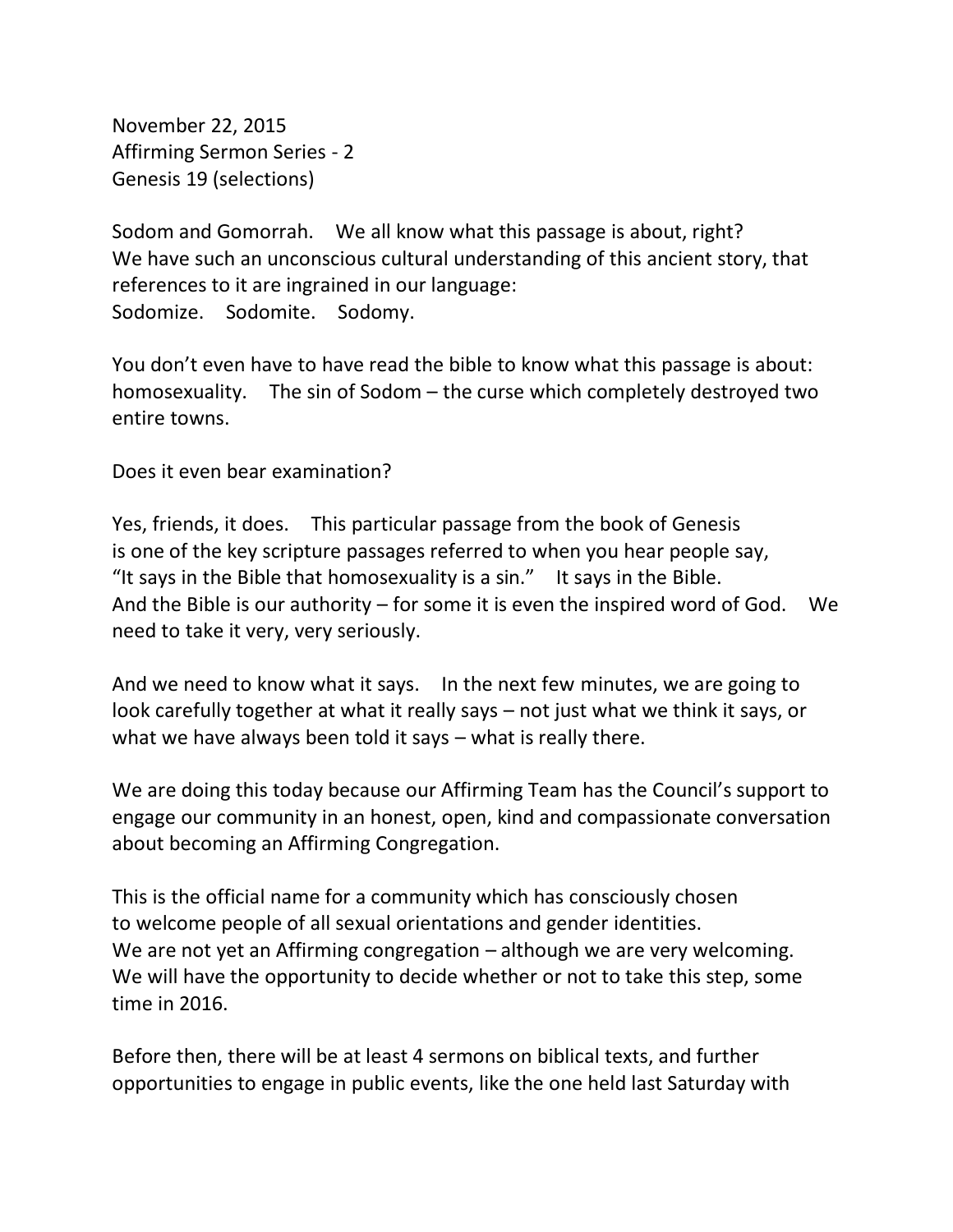educator Joan Grundy. Let us each take personal responsibility for ensuring that this is a community where we can differ respectfully, where we can name our own truth with humility, and where we can listen to others with compassion. Only communities that care do this work. I congratulate you!

How do you cook a ham? How's that for a change of topic? How do you cook a ham? A little girl was learning to cook by watching her mother. "Mummy," she said, "why do you cut the ends off the ham before you put it in the pan?" "That's the way my mother did it," said the little girl's mother. "Go ask her." So, she went to her grandmother's house and asked, "Grammy, why do you cut the ends off the ham before you put it in the pan?" You know what her grandmother said? "That's the way my mother did it, go ask her." So, the little girl went to her great-grandmother's house and asked again about cutting off the ends of the ham. Her great grandmother said, "I have to do that, because my pan is so small."

Isn't that a great story? I think it's a great story about traditions, and assumptions and about human nature. How often do you find that you're never so sure of being wrong as when you're sure you're right?

On that note, let's get back to old Sodom and Gomorrah, and let's start with the huge assumption which we have inherited about this text: that the sin of Sodom is homosexuality.

Lot meets two angels disguised as men in the gateway of the town where he lives. In the ancient Middle East hospitality was held in the highest regard. You took in the stranger and gave them shelter and food if you could. You never knew when you would be in the same boat yourself one day, needing protection from a stranger down the line.

Lot takes in the two men and is honour-bound to provide for them while they are in his house. But before too long, THE MEN OF THE CITY, THE MEN OF SODOM, BOTH YOUNG AND OLD, ALL THE PEOPLE TO THE LAST MAN, SURROUNDED THE HOUSE; 5 'WHERE ARE THE MEN WHO CAME TO YOU TONIGHT? BRING THEM OUT TO US, SO THAT WE MAY KNOW THEM.'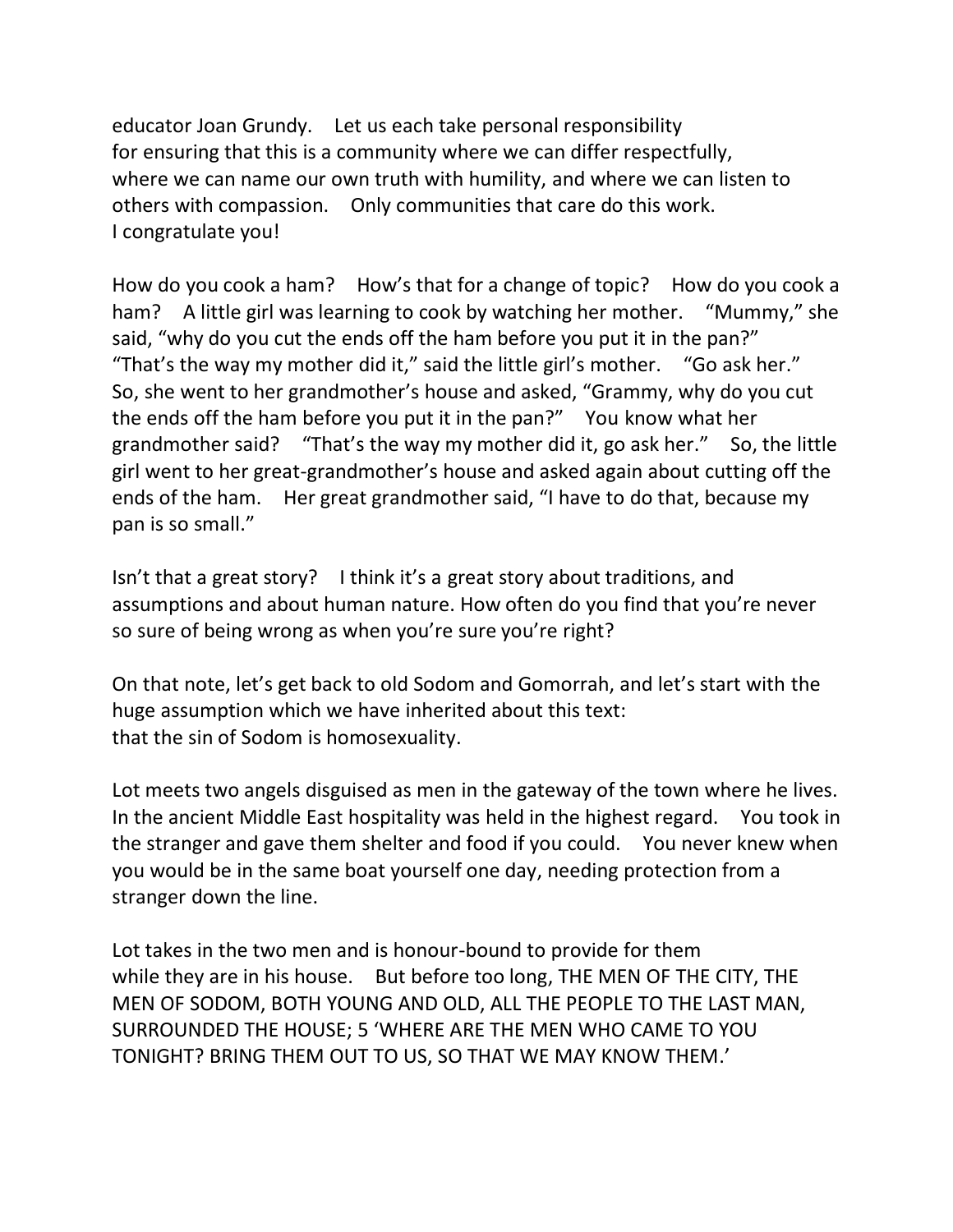Now this is a despicable request, but take a careful look at what it says: ALL THE MEN... BOTH YOUNG AND OLD... In other words, every last man in the city has gathered outside Lot's house and is demanding that the two men inside come out. Every single man is there. What are the chances that every man in Sodom at that time was gay?

Every man? It's impossible, right? That's not even true of San Francisco – probably the gayest city on the planet right now. It certainly wasn't true of Sodom back then.

These men, the young and the old, haven't come to ask for the strangers at Lot's house because they feel sexually attracted to them. They have come as a mob. They have come to violate them. They have come to humiliate them  $-$  there is nothing here about homosexuality – which is a sexual orientation – and everything here about gang violence – which is a choice.

Lot comes outside his house and tries to talk down the crowd - brave guy. But when he sees they won't be dissuaded from their goal he says this, 'I BEG YOU, MY BROTHERS, DO NOT ACT SO WICKEDLY. 8LOOK, I HAVE TWO DAUGHTERS WHO HAVE NOT KNOWN A MAN; LET ME BRING THEM OUT TO YOU AND DO TO THEM AS YOU PLEASE; ONLY DO NOTHING TO THESE MEN, FOR THEY HAVE COME UNDER THE SHELTER OF MY ROOF.'

Things are going from bad to worse here. Lot somehow decides that it is *less horrible* to offer the mob *his own daughters* than to allow the strangers who have taken shelter with him to be surrendered to the angry mob. This is an incomprehensible choice to our modern sensibilities.

But remember the appalling status of women in those days – and remember also the absolute code of hospitality. Lot is so honour-bound to protect the strangers that offering his daughters is the *lesser evil* in this situation. We struggle to understand that.

Let me draw your attention to another little detail in the text: Lot offers the mob outside two *women* to appease their appetites. If he thought the crowd was gay what would be the point of sending out two women to them? Here is another clue in the text itself that this is not about homosexuality at all – the men in the mob are straight.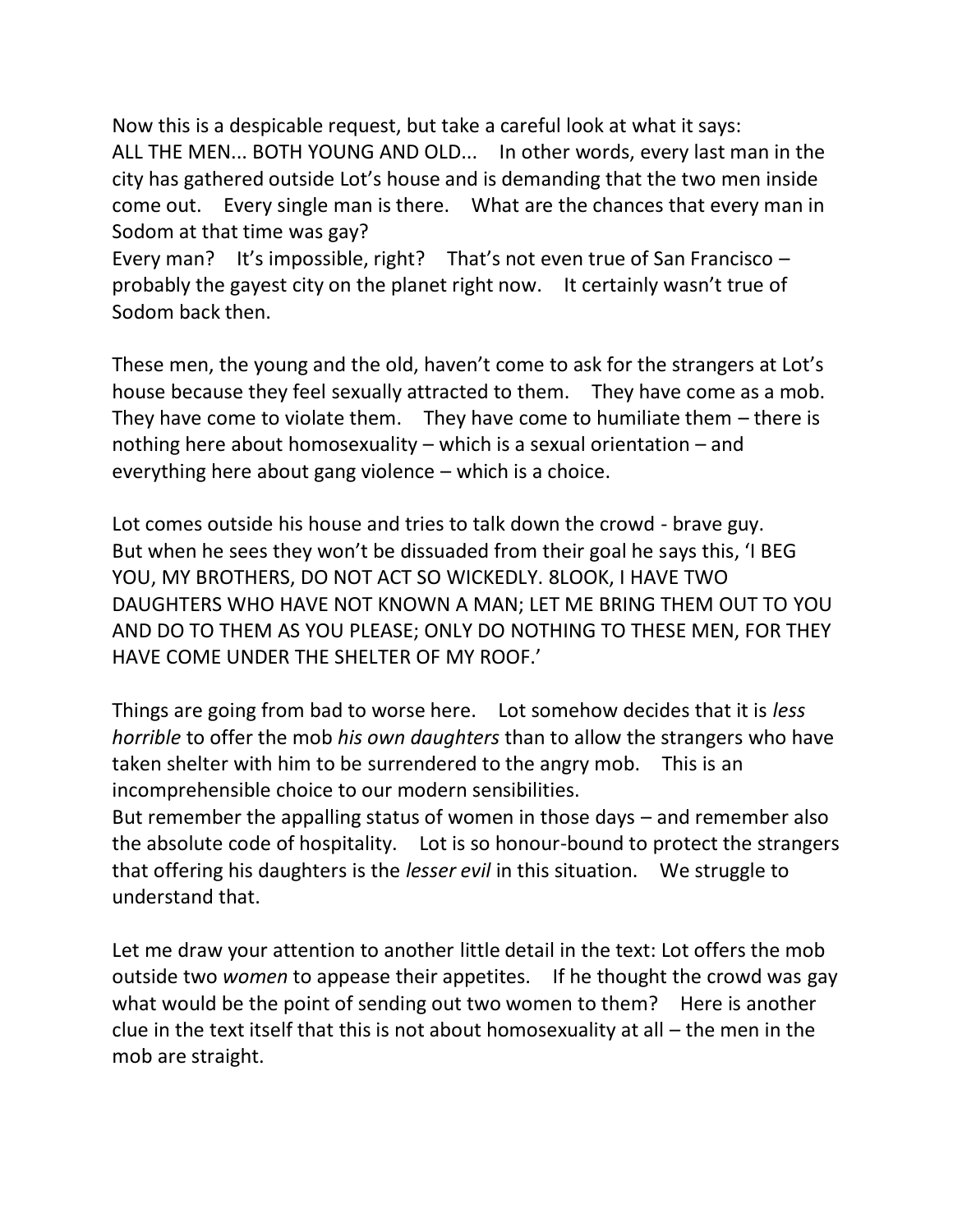So, what's really going on here? An angry mob has gathered and plans to sexually violate two strangers. This is not about love or attraction or relationship or tenderness or mutuality. This is about hatred. This is about humiliation and brutality.

Do we have any experience of this at all? You bet we do. Perhaps you can recall some of the horrible humiliations which took place in the Iraqi prison called Abu Ghraib, perpetrated by American soldiers. Iraqi prisoners, who are protected by international laws regarding prisoner safety, were humiliated and sexually abused by both male and female prison staff. The point of all of this, obviously, was to express domination over the enemy, to degrade them and to humiliate them in the worst possible way.

What was the sin of Sodom? Do you know that there are 20 references to Sodom in the rest of the Bible – 20 times when later writers referred back to this particular story as an object lesson, and basically said: don't do what they did. Not one of those references has to do with sexuality at all.

Listen to this one from Ezekiel: THIS WAS THE GUILT OF YOUR SISTER SODOM: SHE AND HER DAUGHTERS HAD PRIDE, EXCESS OF FOOD, AND PROSPEROUS EASE, BUT DID NOT AID THE POOR AND NEEDY. THEY WERE HAUGHTY AND DID ABOMINABLE THINGS BEFORE ME; THEREFORE, I REMOVED THEM WHEN I SAW IT. (Ezekiel 16:49-50)

Pride. Excess of food. Not aiding the poor and the needy. Being haughty. Those were the sins of Sodom. Turning against the stranger, not providing hospitality, being brutal. Those were the sins of Sodom, as later writers in the Bible understood them.

So, what happened? How did we become so convinced that this story was about homosexuality that we were sure we were right about it? Well, it has to do with how you cook your ham, right? How big is your pan? If your mother taught you to cut off the ends before you put it in the oven, well, darn! That must be the way to do it.

For many, many years ignorant straight people have assumed that people of other sexual orientations were sexual predators, pedophiles, rapists. For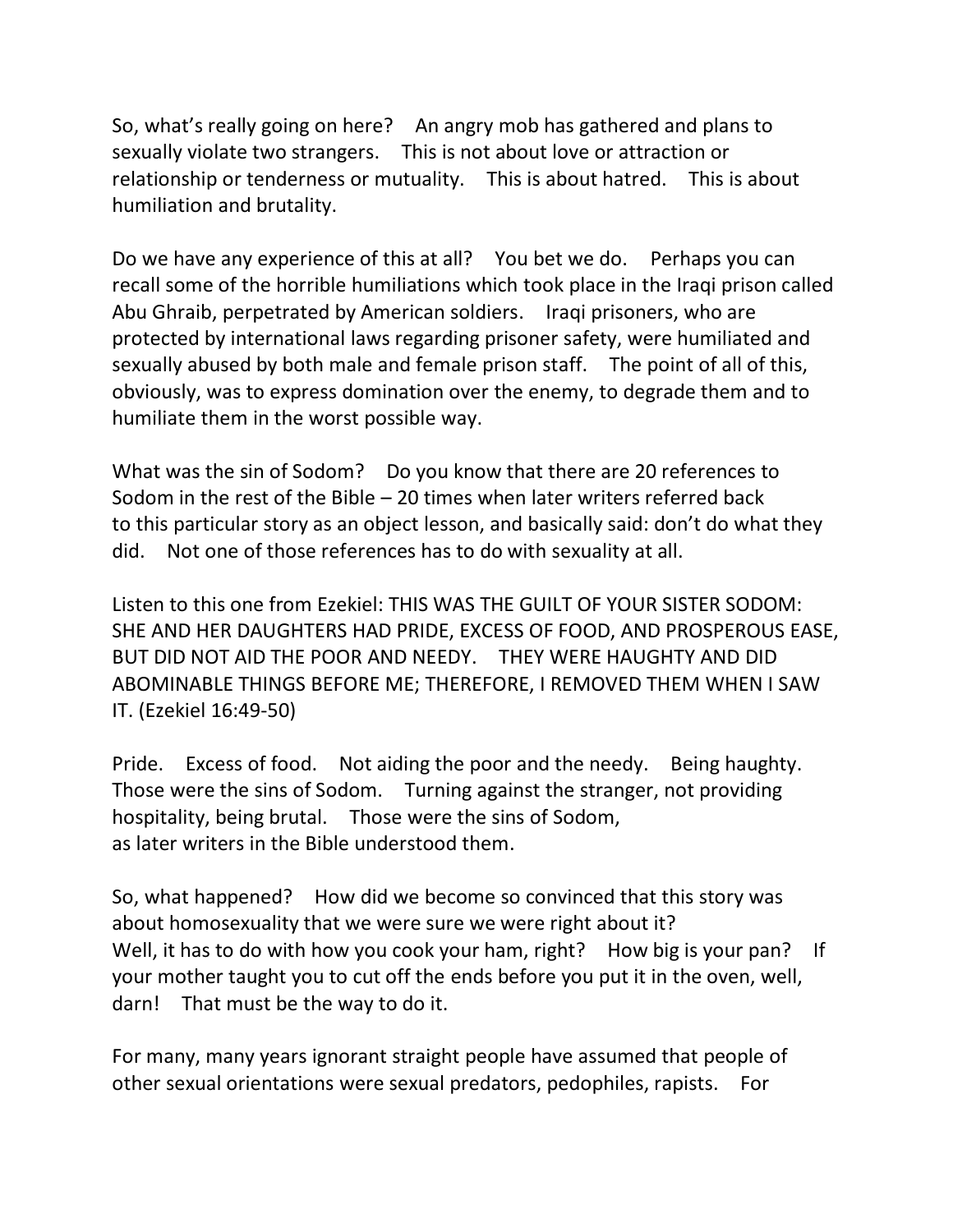generations and generations homosexuality has been associated in the popular imagination with the most disgusting forms of violation and humiliation. The angry mob made up of the men of Sodom looked exactly like what people thought of gay people – so much so that they didn't stop to check their assumptions.

But we know more now. We know that same gender attraction is common – perhaps as many as 10% of the population may be oriented differently. We know that there are many other sexual orientations, besides: bisexual, asexual, intersex, lesbian. We know sexual orientation is most likely a genetic condition, like the colour of your eyes, not a learned preference, like enjoying Salsa music or classical. We know that many LGBTQ people yearn to make lasting, loving relationships with one partner expressed through mutual fidelity, just as many straight people do.

In other words, our pan is bigger. We don't have to cut the ends off the ham anymore. We can read this passage differently than many generations before us have read it when they thought the angry mob was gay.

Perhaps the place for us to end this morning is with ourselves. Now that we have revealed the original meaning of this text, we can hold it up and ask what we always ask when we gather as a community of faith around the Word: what is God trying to say to us this morning in this? Where is God in this for us?

And for me it is here: when have I acted like that angry mob? When have I closed ranks to keep someone out? When have I not welcomed the stranger? When have I not extended aid to the needy? When have I made judgmental decisions? When have I not protected the vulnerable? When have I not been brave like Lot?

It is a text of judgment - but not about sexual orientation. It is a text of judgment about that part in each of us which is selfish and small and violent.

THEN THE LORD RAINED DOWN BURNING SULFUR ON SODOM AND GOMORRAH - FROM THE LORD OUT OF THE HEAVENS. THUS, GOD OVERTHREW THOSE CITIES AND THE ENTIRE PLAIN, INCLUDING ALL THOSE LIVING IN THE CITIES - AND ALSO THE VEGETATION IN THE LAND.